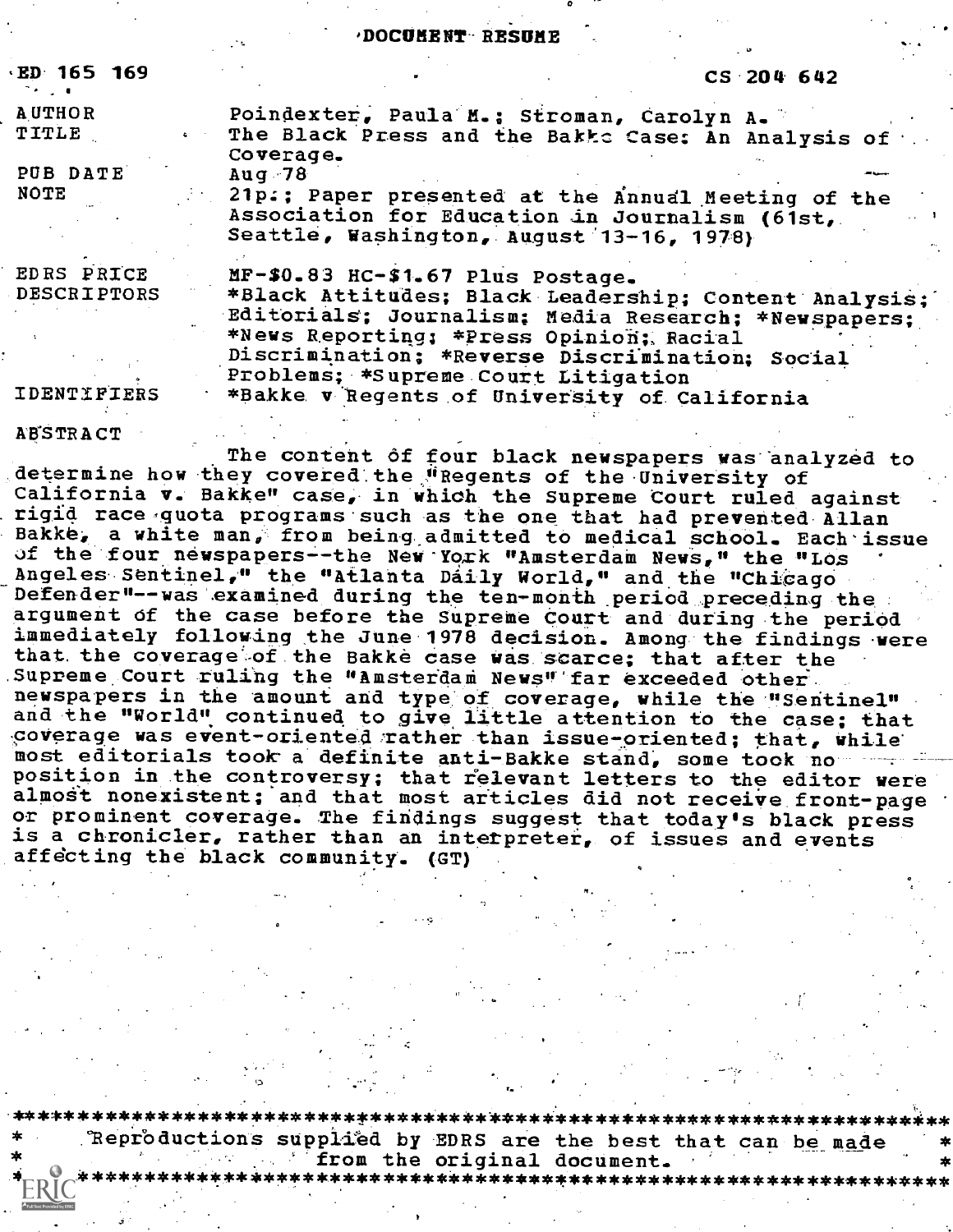# U.S. DEPARTMENT OF HEALTH, EDUCATION IL WELFARE NATIONAL INSTITUTE OF . EDUCATION

THIS DOCUMENT HAS BEEN REPRO-<br>OUCED EXACTLY AS RECEIVED FROM<br>THE PERSON OR ORGANIZATION ORIGIN-<br>ATING IT POINTS OF VIEW OR OPINIONS<br>SENTOFFICIAL NATIONAL INSTITUTE OF<br>SENTOFFICIAL NATIONAL INSTITUTE OF<br>EOUCATION POSITION O

### THE BLACK PRESS AND THE BAKKE CASE:

AN ANALYSIS OF COVERAGE

by

Paula M. Poindexter Communications Research Center S.I. Newhouse School of Public Communications Syracuse University

**VERIC** 

Ł  $\hat{\mathscr{L}}$ 

ED165169

 $\sigma$  and the set of  $\sigma$ 

Carolyn A. Stroman Social Science Program Maxwell Graduate School of , Citizenship and Public Affairs Syracuse University  $\cdot$ 

 $\sigma$  and  $\sigma$ 

 $\mathbf{y} = \mathbf{y}$ 

"PERMISSION TO REPRODUCE TN'S MATERIAL,HAS. BEEN GRANTED BY

Paula M: Poindexter Carolyn A, Stroman

TO THE EDUCATIONAL RESOURCES INFORMATION CENTER (ERIC) AND USERS OF THE ERIC SYSTEM,"

Presented to the Minorities and Communication Division, Association for Education in Journalism Annual Convention, Seattle, Washington, August 1978.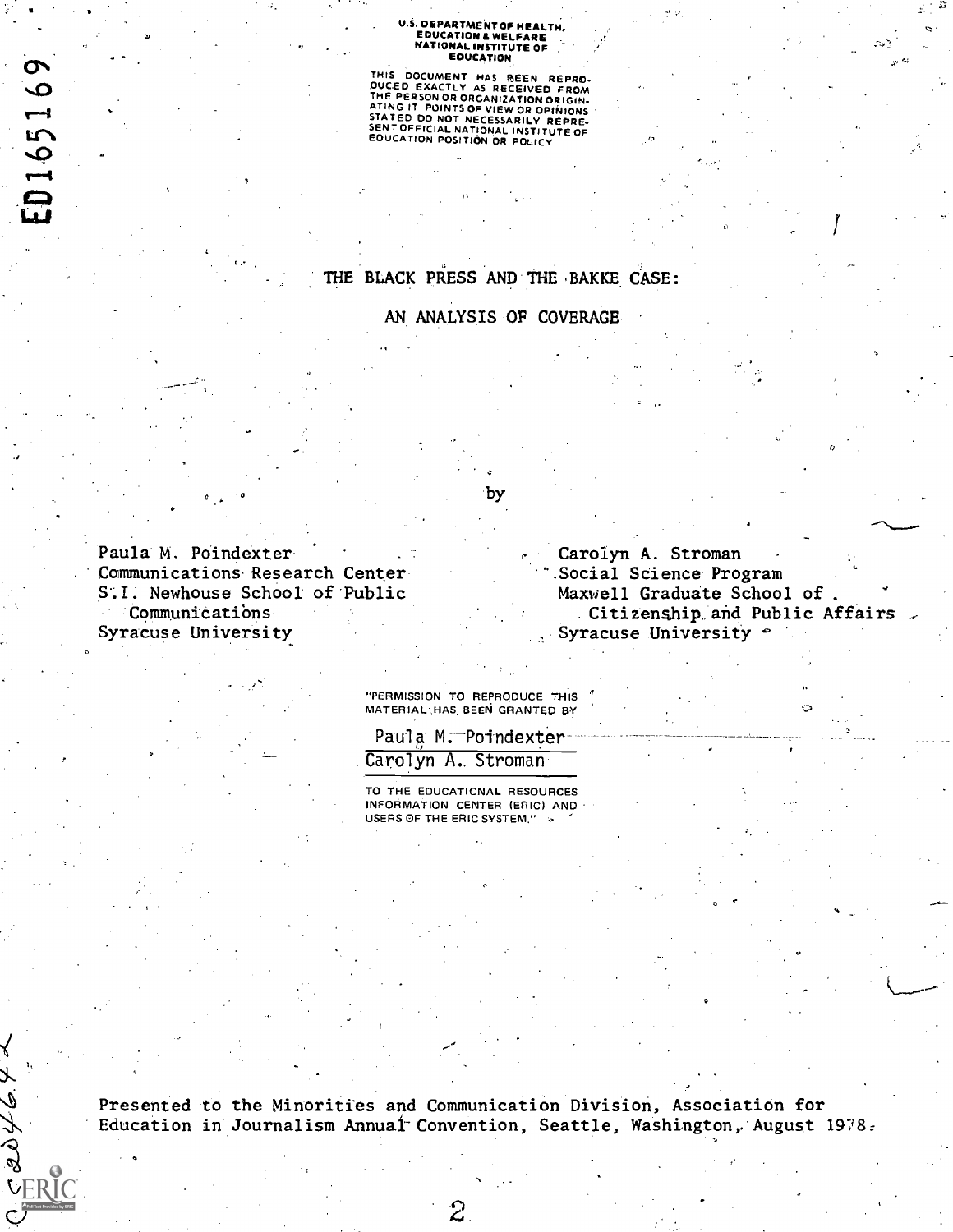### THE BLACK PRESS AND THE BAKKE CASE:

#### AN ANALYSIS-OF COVERAGE

Regents of the University of California v. Bakke has been called one of the most insidious threats to minority progress in the past quarter century. For the Black Press, Regents of the University of California v. Bakke may not only be the most insidious threat, it may also be the biggest and most important news story to break in the present decade.<sup>1</sup>

How did the Black Press report the story--the case of a white male claiming he was a victim of discrimination?, .Because of the potential negative impact of Bakke on education. and jobs for blacks, it was expected that the Black Press would carry a significant amount of news and analysis on the story. Because the Black Press should be interested in helping its-readers develop informed opinions' about the case and the implications attached to it, it was expected that extensive news and editorial space would be devoted to the "reverse discrimination" suit. It was also expected that the Black Press would pay close, attention to the story because of the irony involved in a white male claiming' he was a victim of race discrimination. Up until recently that claim had been  $1 - \lambda$ . / the exclusive domain of blacks.

Regents of the University of California v. Bakke is about a white male in  $\int$ ,  $\int$ ,  $\int$ ,  $\int$ ,  $\int$ ,  $\int$ ,  $\int$ ,  $\int$ ,  $\int$ ,  $\int$ ,  $\int$ ,  $\int$ ,  $\int$ ,  $\int$ ,  $\int$ ,  $\int$ ,  $\int$ ,  $\int$ ,  $\int$ ,  $\int$ ,  $\int$ ,  $\int$ ,  $\int$ ,  $\int$ ,  $\int$ ,  $\int$ ,  $\int$ ,  $\int$ ,  $\int$ ,  $\int$ ,  $\int$ ,  $\int$ ,  $\int$ ,  $\int$ ,  $\int$ ,  $\int$ ,  $\int$ , , his mid-30's who was denied admission to the University of California, Davis  $\qquad/$ <sup>i</sup> P Medical School, while 16 minority students were admitted via a special/admissions program. Allan Bakke, thinking the minority students were less qualified than he, charged reverse discrimination and sued the University. The California  $\hspace{0.1cm}/\hspace{0.1cm}$ Supreme Court ruled in-favor of Bakke. The University of California filed  $/\mathbf{a}$ untersuit.

/ i.e. the set of  $\mathcal{F}$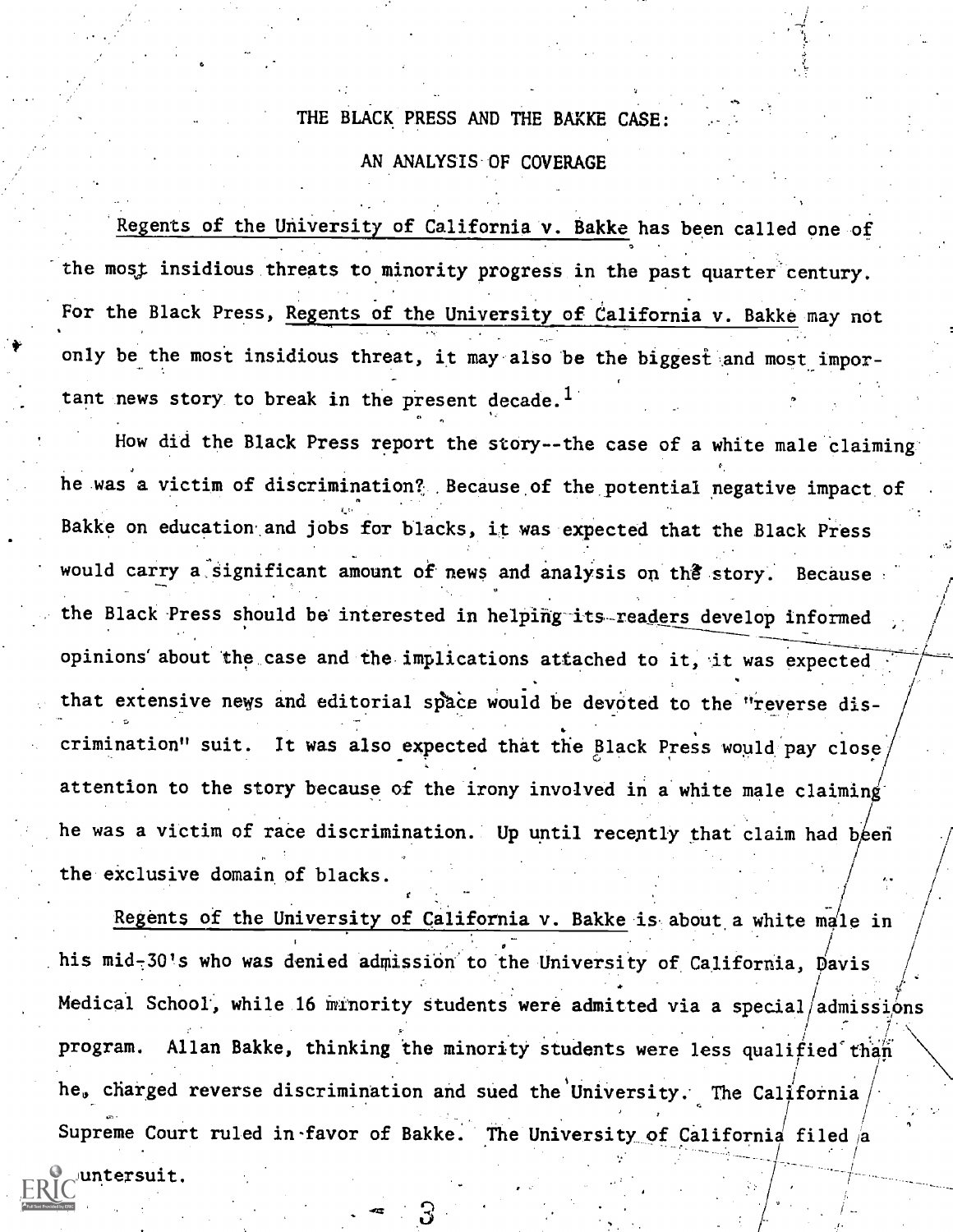Sympathizers in support of Bakke's claim argued "quotas" were unconstitutional while, opponents counterargued race could indeed be considered in professional school admissions criteria without violating the constitution.

2

Eventually, the United States Supreme Court agreed to hear arguments representing both constitutional points of view. With the Supreme Court entering the arena; Bakke opponents predicted a negative ruling followed by a white backlash. Blacks access to professional schools, good jobs and decent housing would be halted, Opponents prophesized. The U.S. Supreme Court heard oral arguments on Regents of the University of California v. Bakke, October 12, 1977.

Eight months later, the U.S. Supreme Court ruled that Allan Bakke must be admitted to the University of California, Davis Medical School. In its June 28, 1978 decision, the Supreme Court upheld race sensitive affirmative action programs but outlawed rigid race  $q\text{``pota}$$  programs.

How did the Black Press report the Bakke story and the decision? In an effort to provide answers to this question, news and editorial content were analyzed. Four subsidiary research questions guided the analysis: flow much' coverage was devoted to the Bakke case? What types of news stories were provided? What positions did editorials; opinion columns, and headlines take? Was the Bakke case played up or down in its placement on the various news pages?

Through providing answers to the above questions, this study will contribute to our limited knowledge of the-present-day function. Of the Black Press. In the earlier literature on the Black Press, the protest function was inevitably emphasized. However, in "The Black Press in Transition," it was suggested that the Black Press has "lost its penchant for protest,"<sup>2</sup> and a recent query of editors of the Black Press revealed that the majority of them felt that the purpose of the Black Press was to inform.<sup>3</sup> If protest is no longer the major purpose of the BlaCk Press, what is its function today? This study uses the Black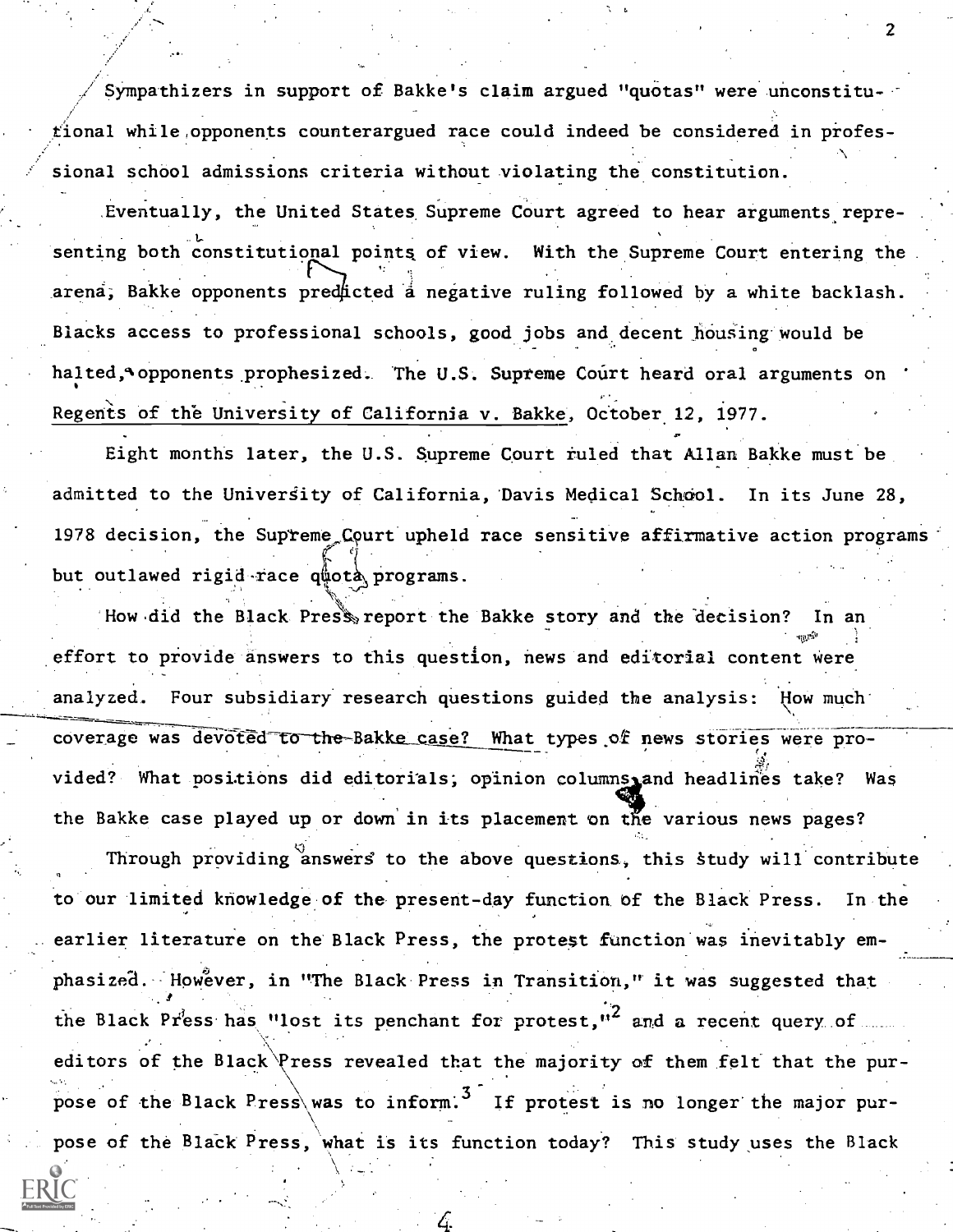Press's coverage of Regents of the University of California v. Bakke as one indication of the function of the Black Press.

### Methodology

In order to provide answers to the research questions, four black newspapers were selected for their coverage of the Bakke case. Two of the papers, the New York Amsterdam News (circulation, 67,000) and the Los Angeles Sentinel (33,000) are weeklies; the remaining two, the Atlanta Daily World (23,000) and the Chicago Defender (22,000) are dailies.

These four newspapers were selected on the basis of the following criteria: (1) length of time established; (2) the size of the black population in the city located; (3) geographical location; and.(4) frequency of publiqation.

The first phase of this study covers the time period January 1 to October. 31, 1977. This time period was chosen in an effort to capture the emergence, subsequent buildup and decline of the case on the Black Press' agenda before and after it was argued before the Supreme Court on October12, 1977.

The second phase of this study covers the period immediately following the announcement of the Supreme Court's decision. Black Press coverage of this decision was examined in the issues published after June 28th, the day the-decision was made public. Two issues of each weekly newspaper and three issues of.each daily paper were content analyzed for coverage-of the Supreme Court's  $\mathfrak{g}_{\mathbb{C}}$ decision on Regents of the University of California'v. Bakke.

Each issue of the four newspapers was searched for news stories, editorials opinion columns, letters to the editor, and photographs with cutlines devoted primarily to a discussion of the case.

After it was determined that an item qualified for inclusion in the study, it was coded as follows:

3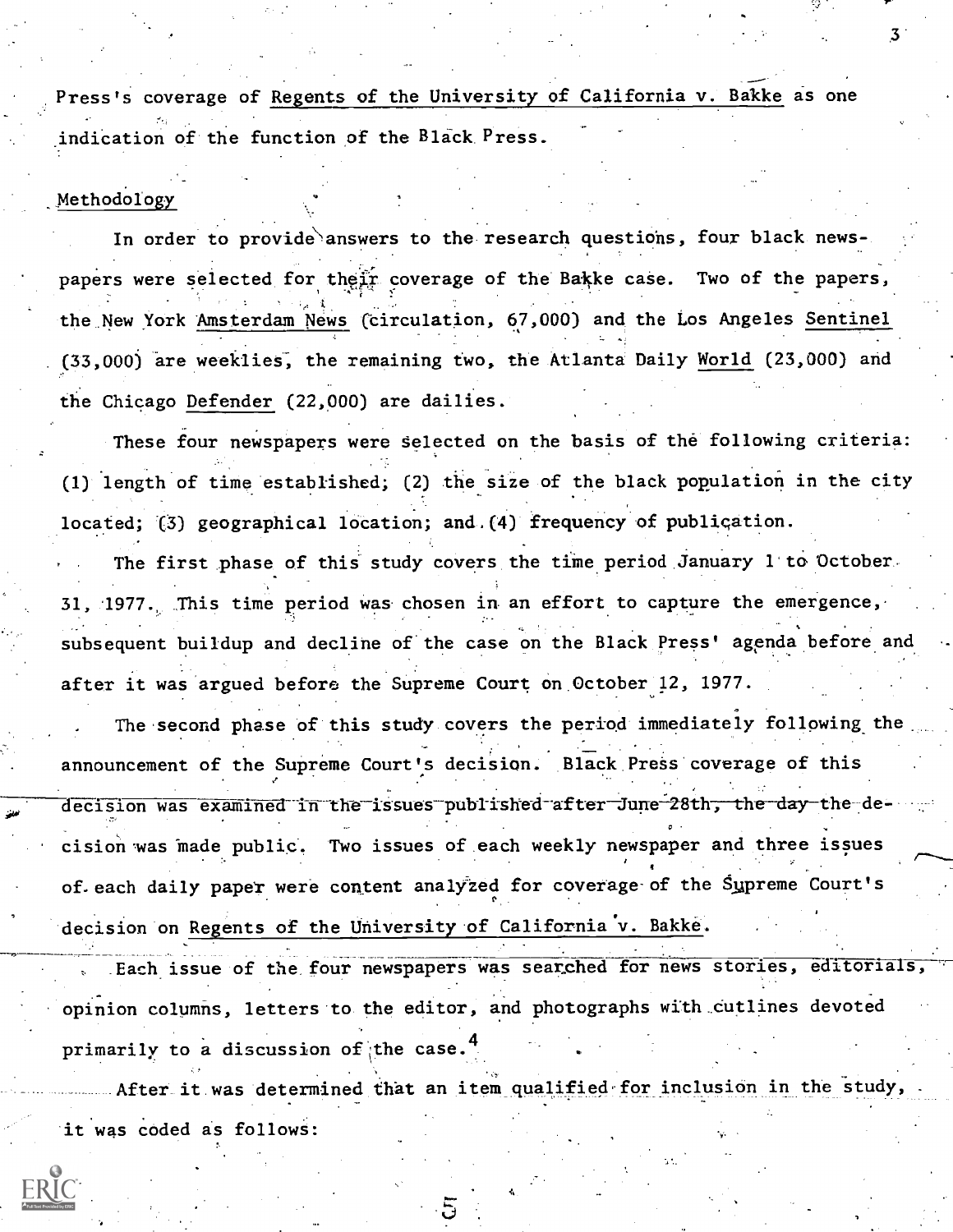- Type. Whether the article was a hard news article, backgrounder, editorial; opinion column, etc. Hard news was operationalized as news of the day. Background was operationalized as news which goes beyond superficial spot reporting.
- 2. Play. Whether the article appeared on the front page, editorial page, op-ed page, or other page.
- 3. Position. Whether it appeared above or below the fold.
- 4. Headline direction.. Whether the headline's content was pro-Bakke, anti-Bakke, or neutral. Pro-Bakke headlines favored Bakke's admission to medical school or were against affirmative action programs, e.g., "Let Bakke In." Anti-Bakke headlines opposed Bakke's medical school admission or were in favor of affirmative action' and special admissions programs, e.g., "High Court Urged to Reject Claim of Reverse Bias Case." Neutral headlines were simple statements of fact; they did not take a position in either direction; e.g.; "'Reverse Discrimination' Case Goes to High Court."
- 5. Editorial position. Whether an editorial, opinion column, or letter to the editor was pro-Bakke, anti-Bakke, or neutral.
- 6.' Potential effects of Bakke. Whether. the Supreme Court's decision in the Bakke case was reported to affect opportunities for blacks in institutions of higher learning, employment, housing, and  $-$  civil  $\sigma$ ights legislation in general.

In addition, each news article was placed into one of the following subject categories: (1) The Supreme Court's hearing of the Case and briefs filed with the Supreme Court; (2) Protest demonstrations against Bakke; (3) Black Officials and Organizations speaking out on Bakke; (4) Special Interest Groups commenting on Bakke; (5) Background on the participants in the case; (6) Special Admissions Programs; and (7) The Carter Administration's stand on the Bakke Case.

Each item's length was recorded in.column inches' including the space occupied by the headline. Illustrations were counted and measured when the cut- $\bullet$  . The contract of  $\bullet$ line accompanying them indicated they referred to the Bakke case.

Since the papers varied in size, column inches were converted to a standard six column inch base.

Coding of the data was done by two graduate students. Intercoder reliability  $\text{RIC}_{\text{as}}$  .95.<sup>6</sup>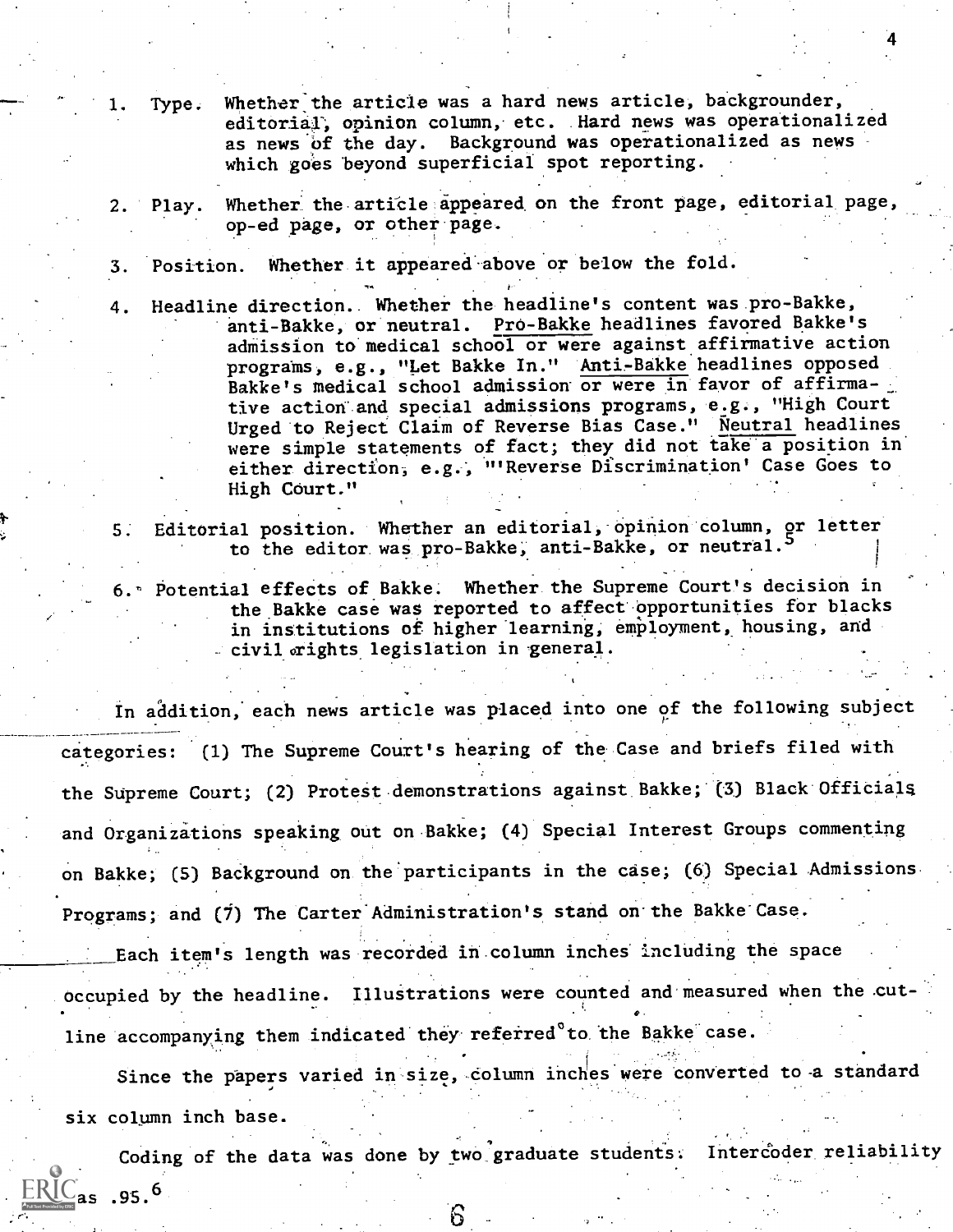#### Findings - Phase I

The newspapers were examined for articles on the Bakke case from the first of January through the end of October, 1977. During that period, 99 articles, editorials and commentaries totaling 1,567 column inches were published. Sixtyone of the stories were printed during the 9<sup>1</sup>2 months preceding the October 12th Supreme Court hearing. Three articles were published on the day of the arguments and 32 were printed during the two and a half weeks following the Supreme Court , and the contribution of the contribution of  $\Delta$  and  $\Delta$  and  $\Delta$ arguments. It should, be noted that the peak of the Bakke coverage occurred the \_week of the hearing.

Approximately half of the articles on the Bakke case were hard news; onefifth were opinion columns and slightly more than one-tenth were editorials. As Table 1 shows, the femaining Bakke coverage consisted of background stories, letters to the editor and photo-ililustrations.

Most of the hard news articles were on four topics: (1) the Supreme Court hearing of the case and briefs filed with the Supreme Court; (2) Black Officials and Organizations speaking out on Bakke; (3) Protest demonstrations against Bakke; and (4) Special Interest Groups commenting on Bakke. These four supjects / accounted for 80 percent of the articles. The Carter Administration's stand on , the state of  $\mathbf{f}$  and  $\mathbf{f}$  and  $\mathbf{f}$ the Bakke case, the special admissions programs and background information on the participants in the case accounted for the other one-fifth of the stories. (See Table 2.)

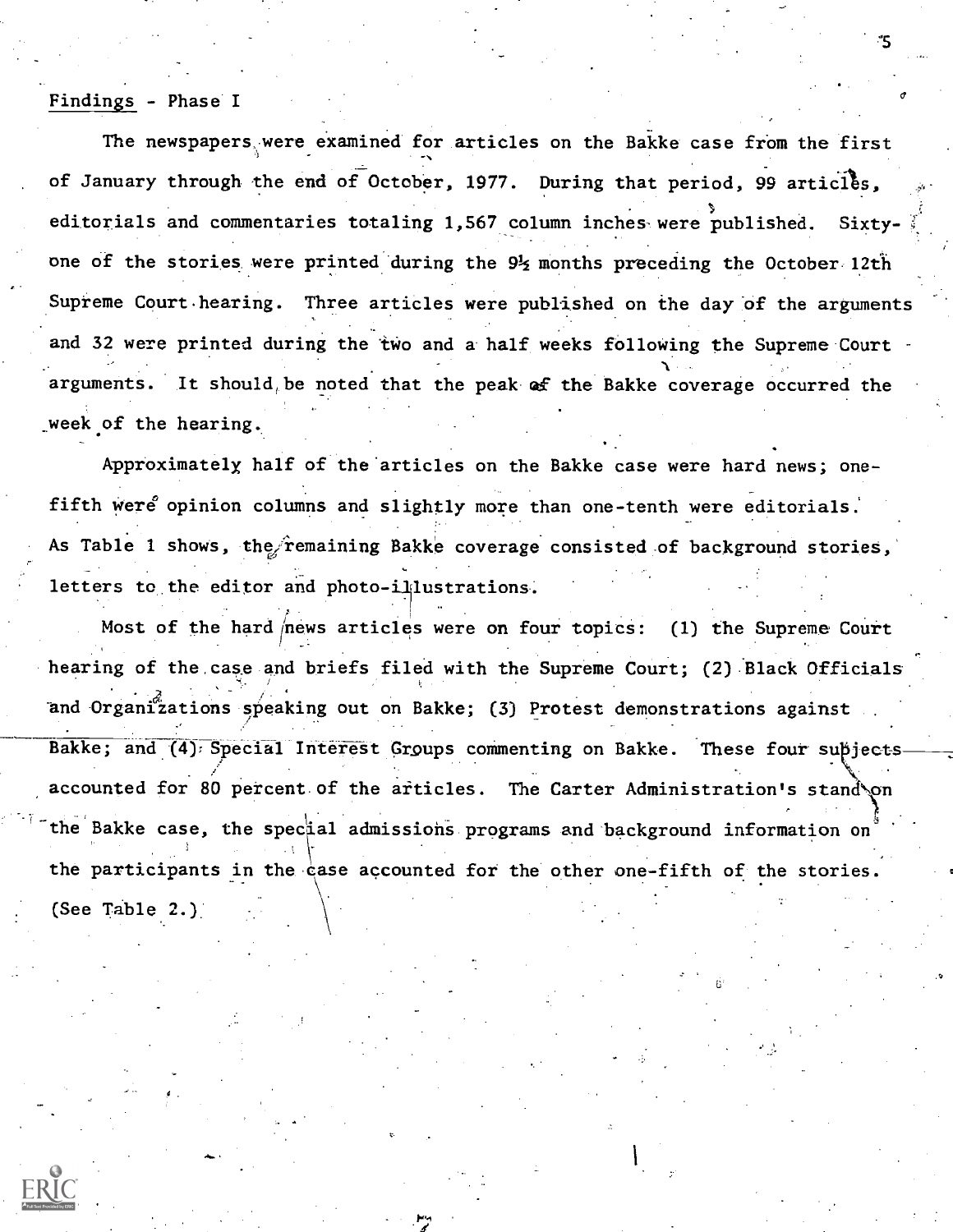## Table 1 Type of Article

| Hard News                    | 48           |  |  |
|------------------------------|--------------|--|--|
| Opinion Columns              | $\degree$ 21 |  |  |
| Editorials                   | 14 َ         |  |  |
| Pictures.                    | 8            |  |  |
| Background                   | 6            |  |  |
| Letters to the $E$<br>Editor |              |  |  |

-100%.

(99).

ዱ

 $\frac{100\%}{(55)}$ 

6

Table 2 Subject of Articles

| Supreme Court -         | 22. |  |
|-------------------------|-----|--|
| Protest Demonstrations  | 20  |  |
| Black Officials         | 20  |  |
| Special Interest Groups | 18  |  |
| Carter Administration   |     |  |
| Background              |     |  |
| Special Admissions      |     |  |

 $\mathcal{S}% _{M_{1},M_{2}}^{\alpha,\beta}(\varepsilon)$ 

 $ERIC$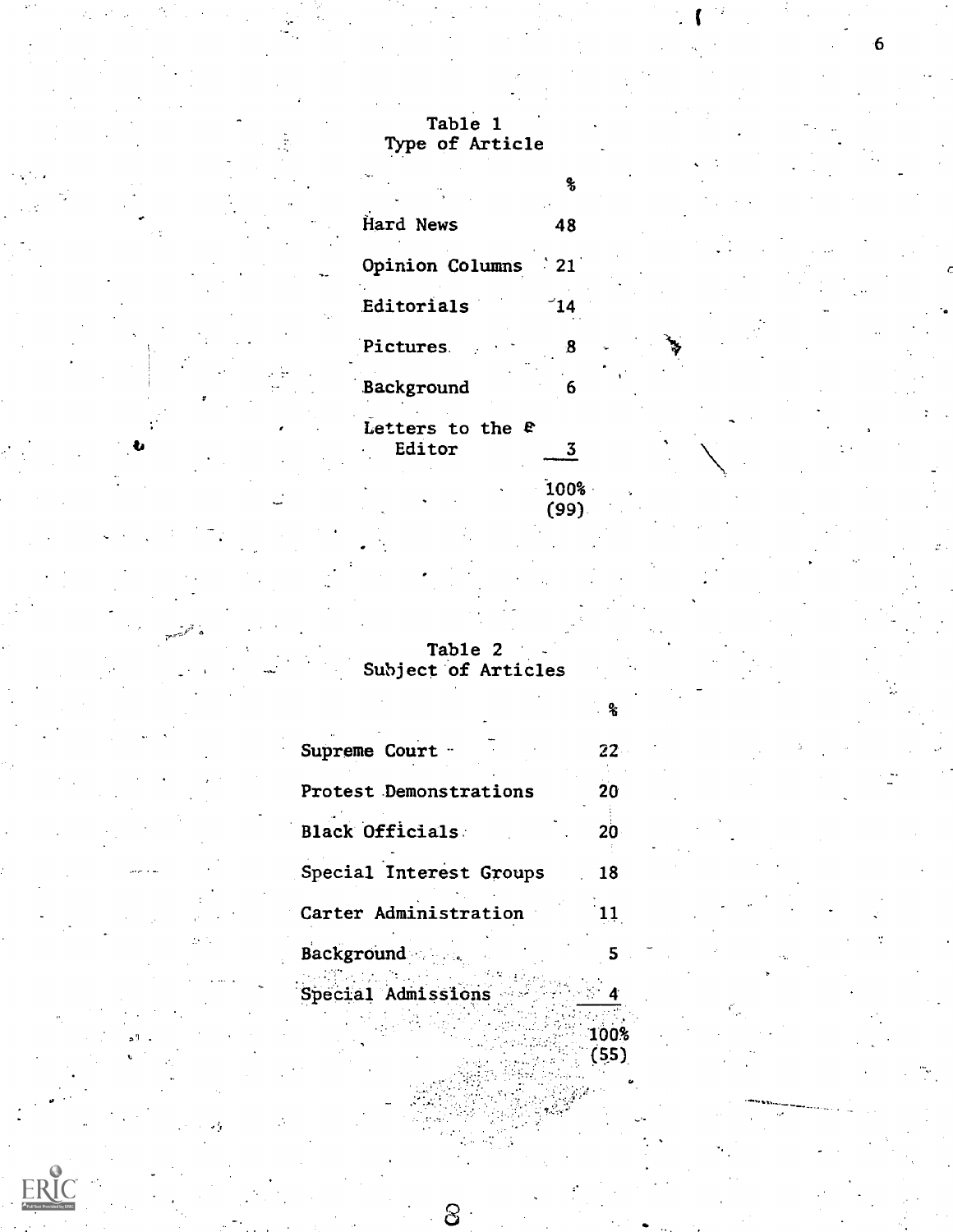Editorials, opinion columns and letters to the editor were examined to determine if they were for Bakke, against Bakke or neutral on Bakke. It was expected that all of the Black Press commentary would take a position against Bakke, but, as Table 3 demonstrates, one-fifth of the commentaries did not take a position on either side of the controversy. There was one published commentary in favor of Bakke.

7

| Table 3<br>Editorial Position |              |  |
|-------------------------------|--------------|--|
|                               | ℁            |  |
| Pro-Bakke                     | 3            |  |
| Anti-Bakke                    | 77           |  |
| Neutral                       | - 20         |  |
|                               | 100%<br>(39) |  |

In the tradition of Anglo-American journalism, most (two-thirds) of the headlines on the Bakke reports were neutral. One-third were unfavorable and two headlines were on Bakke's side.

Another way of studying how a newspaper covers a story is to examine how the story is played in the newspaper. Is the story placed on a page that has high readership or low readership? Does the story get a lot or small amount of space? Are large headlines' and pictures used to attract attention? Is the story placed above\_or\_below-the-fold?--Stories\_that get the most attention are usually on the front page, and above the fold with a large headline and picture.

Surprisingly most of the stories on Bakke in the four newspapers studied were not on the front page. Half of the stories were on a "low-play" page and one-fifth were on the editorial page. The, front page and op-ed page each had 15 articles. (See Table 4.)

. .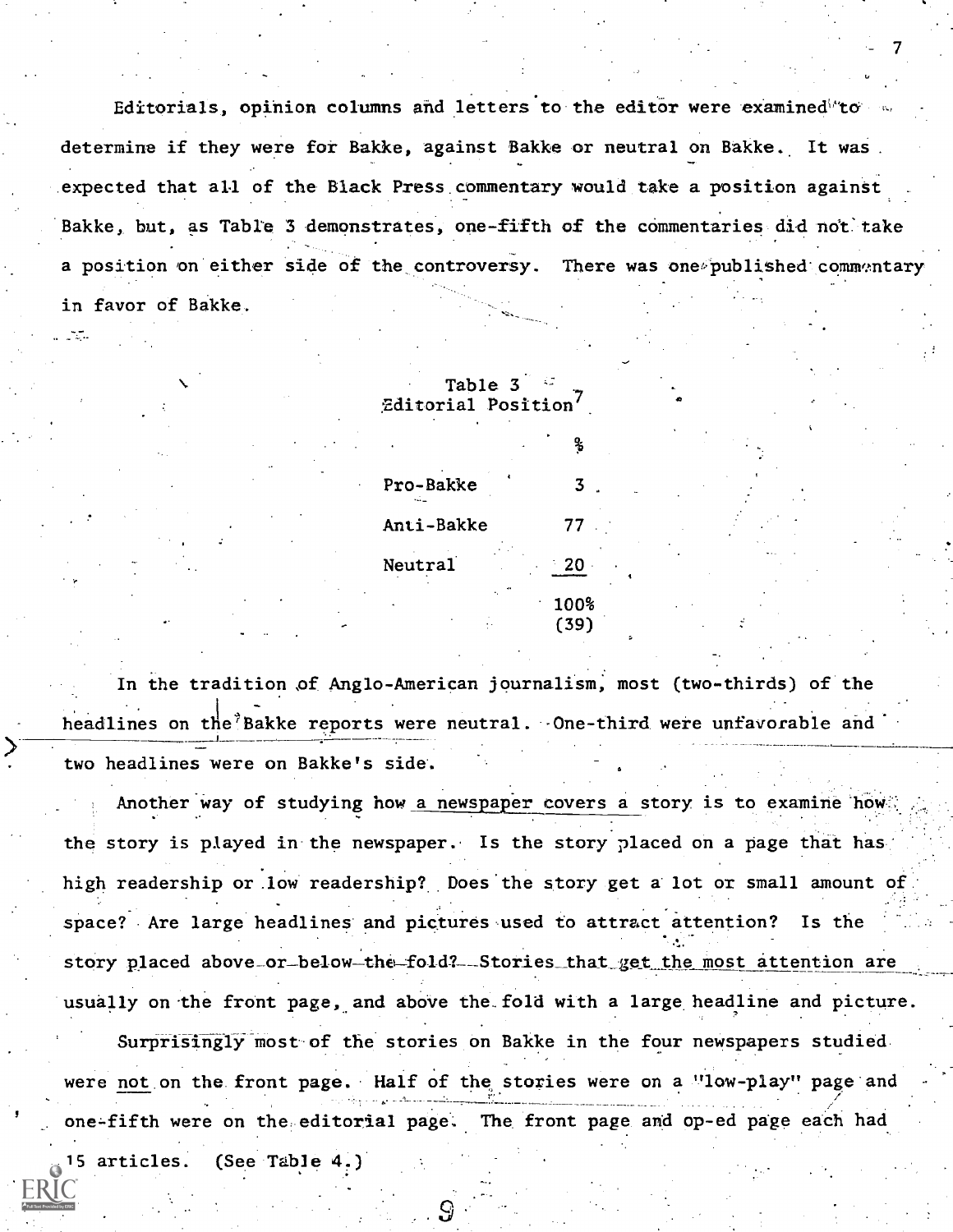, Table 4 Page Placement of Story

7.

| Front Page<br>o | 15    |
|-----------------|-------|
| Editorial Page  | 21    |
| Op-Ed Page      | 15    |
| "Other" Page    | $-48$ |
|                 | 100%  |
| ۰               | (99)  |

The newspapers had no preference for the amount of space reserved for Bakke articles. They were just as likely to print a short as a medium as a long  $\cdot$ article.

There were differences in the humber of columns devoted to a headline. Less than half of the Bakke stories received two column heads. Thirteen of the 99 stories, the editors felt, rated six-column headlines.

Photographs and illustrations are editorial devices used to attract attention to articles. This editorial device was virtually ignored in the stories on the Bakke case. Only 7 of the 99 stories printed were accompanied by pictures.

Placing a story above the fold is another editorial attentics device. This device, unlike the photographs, was used extensively. Three-fourths of the stories on Bakke were placed above the fold.

#### Regional Newspapers

राट

The newspapers in the study were selected to represent the standard four regions of the U.S.: East, West, Midwest and South. Because of regional differences, it was expected that there would be variations\in the amount and type of coverage. Regional variations were found. The Atlanta Daily World representing the South was the most different.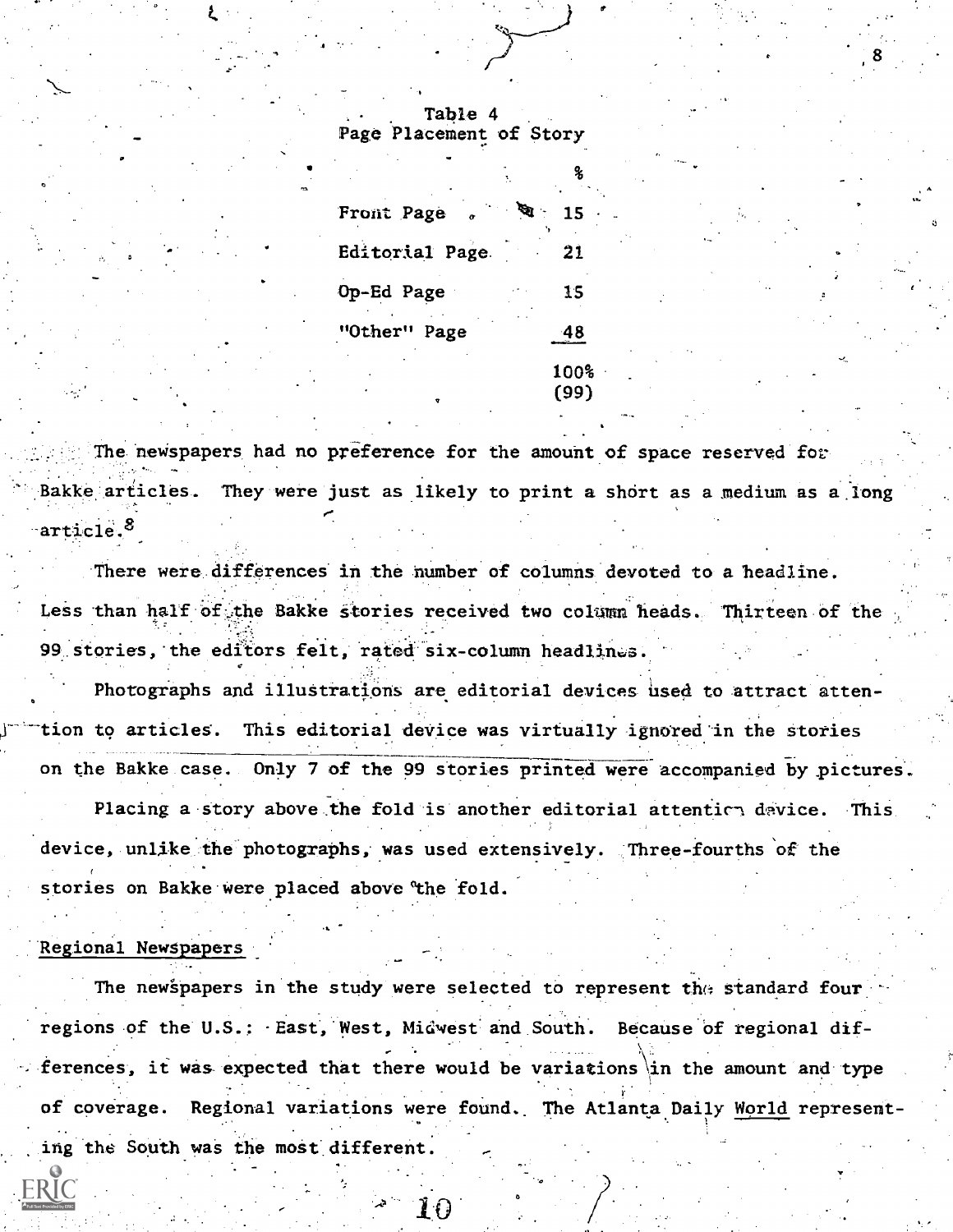In.terms of volume coverage, the Chicago Defender carried the most material with 771 column inches devoted to the Bakke case; the New York Amsterdam News was second with 338 column inches; and the Los Angeles Sentinel was third with. 278 column inches. The Atlanta Daily World carried the least amount of material  $180$  column inches.<sup>3</sup>

9

Table-5 shows the percentage of articles devoted to each type of article in each of the four newspapers. As indicated in the table, the World was most likely to carry a hard news item, followed by the Sentinel. The Amsterdam News and the Sentinel were môre likely to carry opinion columns, with the World being least/likely. Editorial commentary, as well as background information on the case, was limited in all of the papers, however, the Defender was most likely to carry an editorial. What is striking is that the World did not carry any editorials pertaining to the Bakke case. Letters to the editor and pictorial illustrations were also limited, but when they were run, it was more likely that  $J_{\rm{max}}$  . The set of  $J_{\rm{max}}$ the Defender or the Sentinel would use them.

|                       | New York<br>Amsterdam News | Chicago<br>Defender | Los Angeles<br>Sentinel | Atlanta<br>Daily World |
|-----------------------|----------------------------|---------------------|-------------------------|------------------------|
|                       |                            | ዱ                   | ℁                       |                        |
| Hard News             | 39.                        | 38                  | 50                      | 92                     |
| Opinion Columns       | 44                         | $12$ .              | $30-$                   |                        |
| Editorials            | 11                         | 23                  |                         |                        |
| Pictures              | 6.                         | 10.                 | 10                      |                        |
| Background            | $\mathbf 0$                | 12                  |                         |                        |
| Letters to the Editor | $\mathbf{0}$ .             |                     |                         |                        |
|                       | 100%<br>(18)               | 100%<br>(48)        | 100%<br>(20)            | 100%<br>(13)'          |

### Table 5 Type of Articles A Comparison of the'Four Newspapers

 $\circ$  and  $\circ$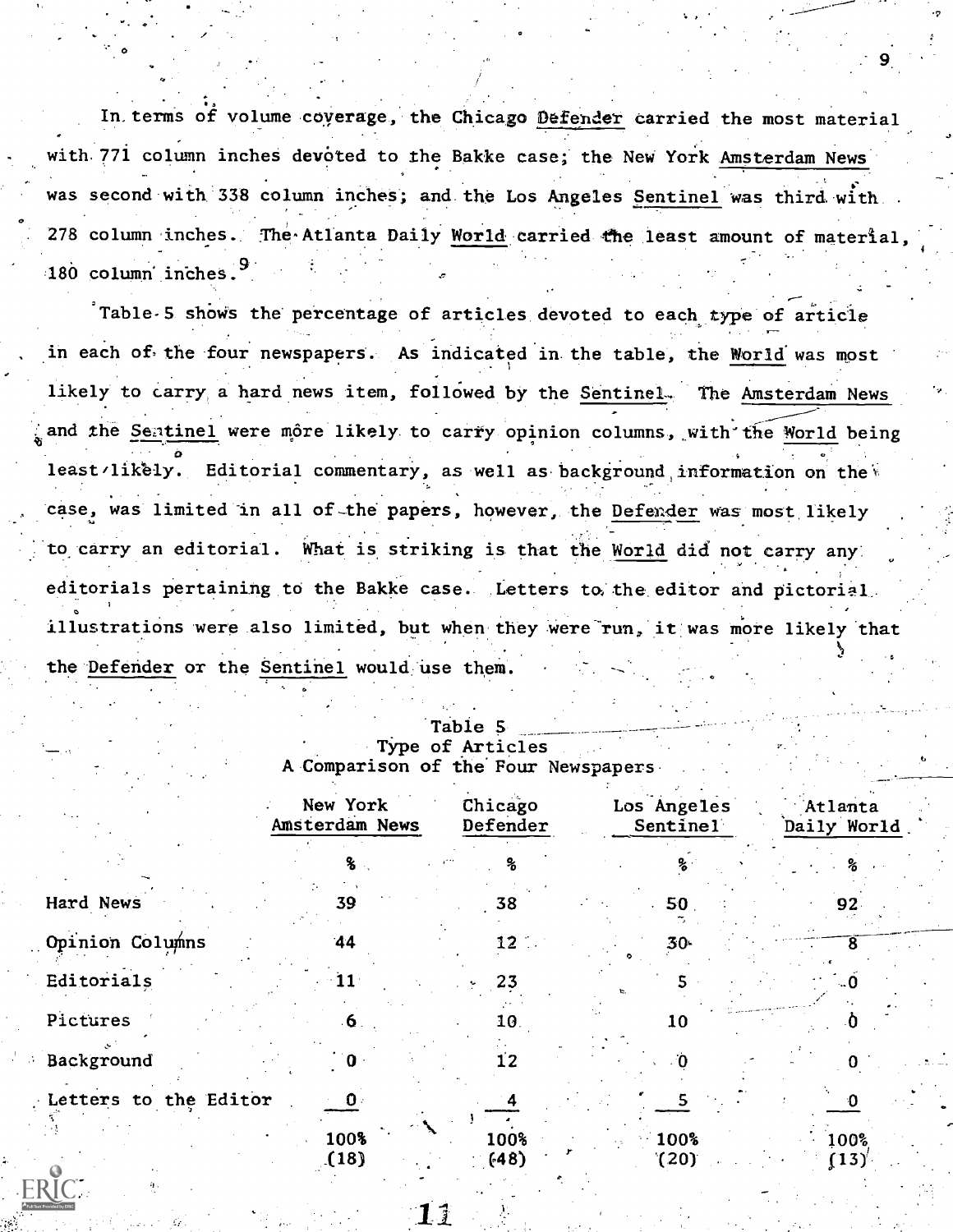<sup>e</sup> The papers showed some similarities and some differences in their Subject matter emphasis in news stories. The <u>Amsterdam News</u>, the <u>Sentinel</u> and the <u>World</u> emphasized the Supreme Court's hearing of the case. The Defender, the Sentinel and the World also emphasized black leaders and'organizations reactions to the case. The Sentinel and 'the Defender emphasized protest demonstrations Against Bakke. The major differences were the Amsterdam News' emphasis of the Carter / . . . . . administration's role in the case, and the World's emphasis of special interest the  $\blacksquare$ groups.

Regarding editorial position, all of the papers were decidedly anti-Bakke in tone. However, the Defender differed from the other papers in that it carried a number of neutral editorials and opinion columns and one pro-Bakke letter..

Unlike the anti-Bakke stance taken in their editorial columns, three of the newspapers were neutral in the tone of their headline content. The World was most likely to have anti-Bakke headlines. (See Table 6.) The Sentinel was far ahead of the others in the percentage of neutral editorials carried. Again, the Defender exhibited differences by carrying pro-Bakke headlines.

|            |                            | Table 6<br>Headline Direction |                         |                        |
|------------|----------------------------|-------------------------------|-------------------------|------------------------|
|            | New York<br>Amsterdam News | Chicago<br>Defender           | Los Angeles<br>Sentinel | Atlanta<br>Daily World |
|            |                            |                               | ಿ ಎನ                    |                        |
| Pro-Bakke  |                            |                               |                         |                        |
| Anti-Bakke | 41                         | 29                            |                         | 62                     |
| Neutral    | 59                         |                               | 89.                     |                        |
|            | 100%                       | 100%                          | 100%                    | 100%                   |
|            | (17)                       | (48)                          | (18)                    | (13)                   |



film and the second second second.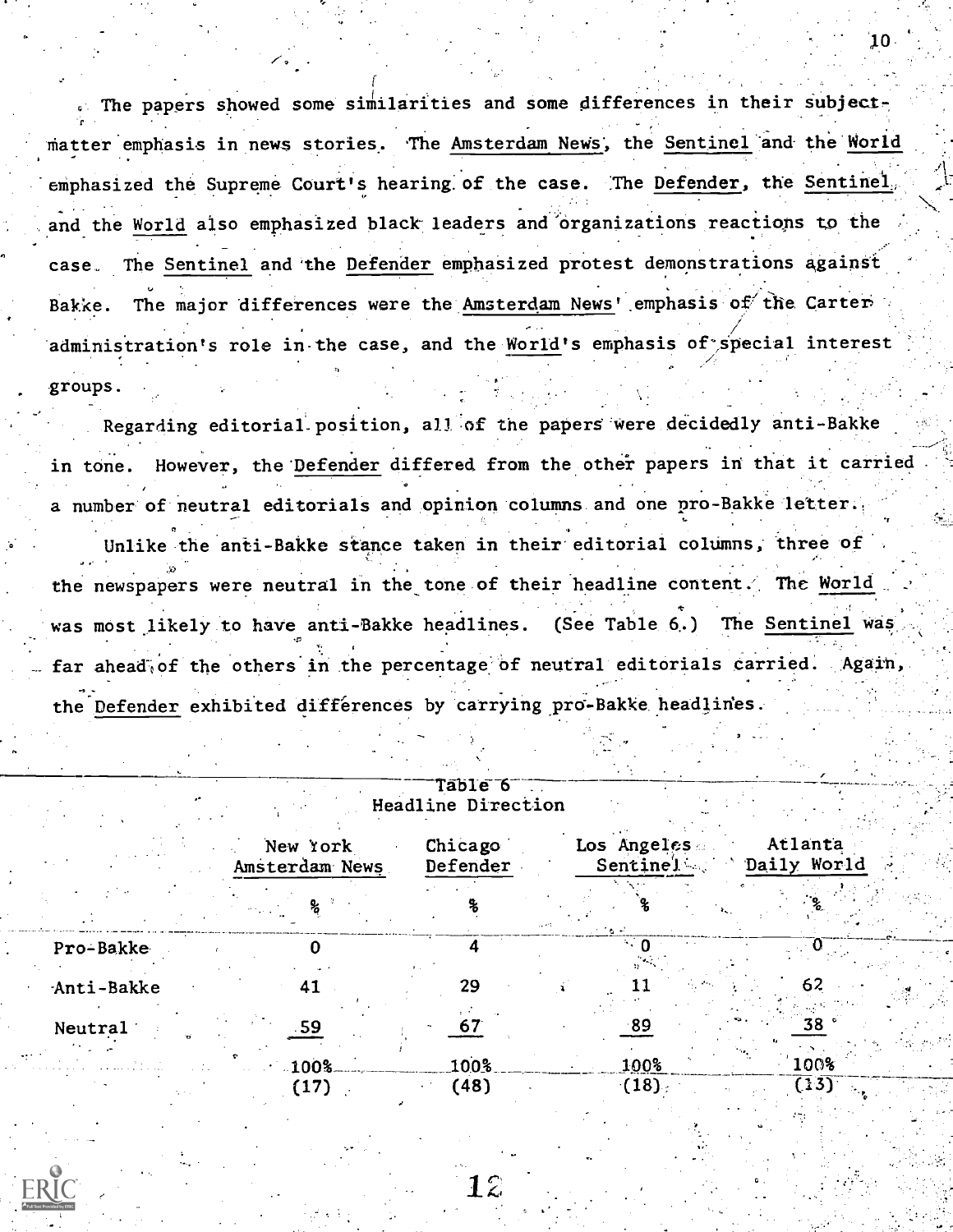The play (as measured by page-location) given the case by each of the four newspapers is reported in Table 7. From this table, it is clear that the World was the only paper which gave the Bakke case substantial front page coverage. The Defender, which placed the fewest Bakke articles on the front page, was most likely to carry an article on the editorial page. Finally, the Amsterdam News was most likely to place its articles on the op-ed page. 1

| $\cdots$<br>$\cdots$ | New York<br>Amsterdam News | Chicago<br>Defender | Los Angeles<br>Sentinel | Atlanta<br>Daily World   |  |
|----------------------|----------------------------|---------------------|-------------------------|--------------------------|--|
|                      |                            |                     |                         |                          |  |
| Front Page           | 17                         |                     | ,15                     | .62                      |  |
| "Other" Page         | $-22$                      | 65                  | 45                      | 31                       |  |
| Editorial            |                            | 31                  | 10                      |                          |  |
| $Op-Ed$              | 44                         |                     | 30                      |                          |  |
| $\mathcal{L}$ . As   | 100%<br>(18)               | 100%<br>(48)        | 100%<br>(20)            | 101 <sup>3</sup><br>(13) |  |

Table 7 Page Placement of Story

The individual newspapers were also different in the length of articles they carried. The Sentinel was most likely to carry short stories, the Defender, medium and the Amsterdam News, long stories.

As mentioned previously, photographs and illustrations were used sparingly. However, it should be noted that the Amsterdam News carried six of the seven illustrations appearing in, this sample of newspapers.

1

O<sub>ran</sub> Constantinople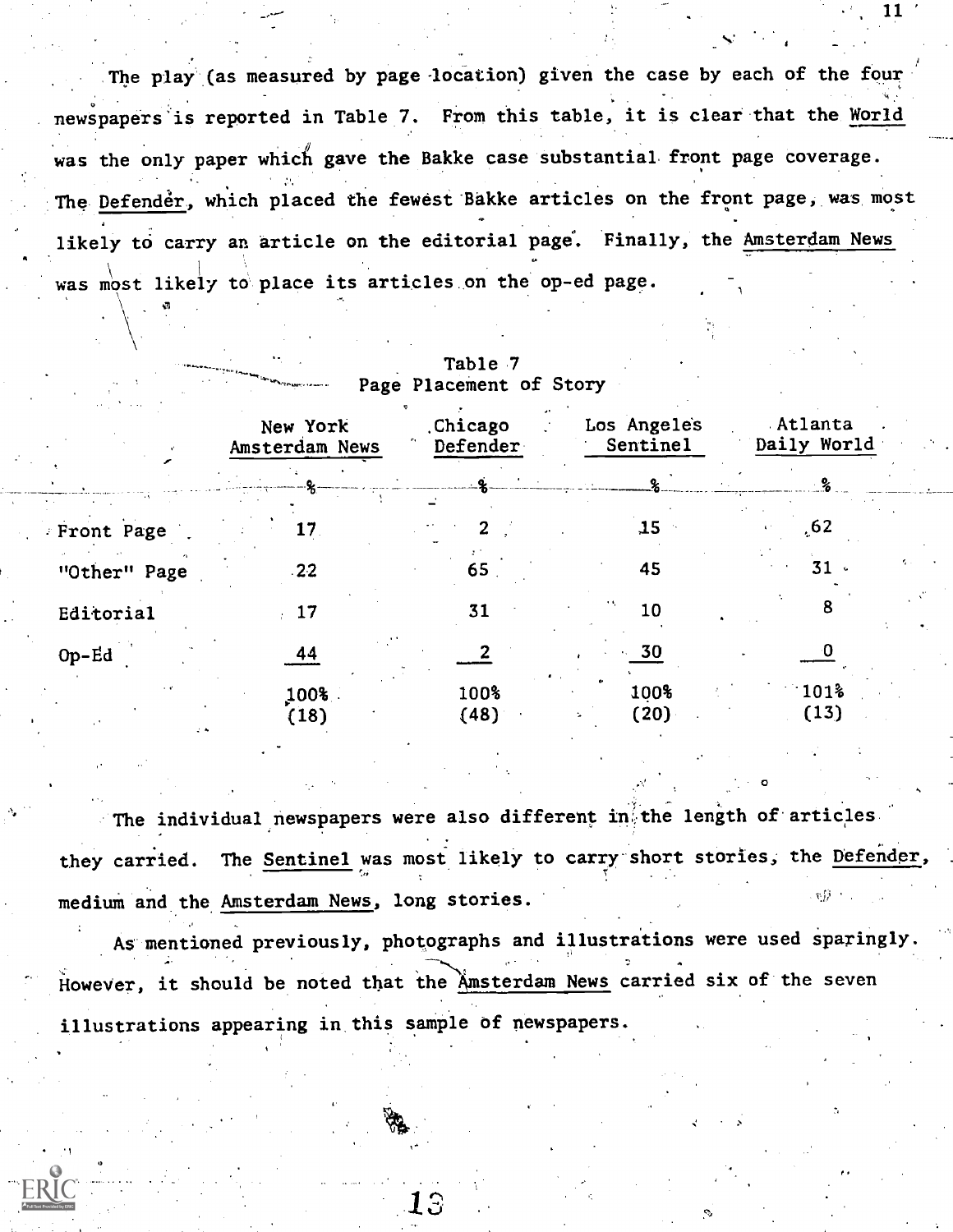The papers are similar in their belief that most of the material pertaining to the Bakke case warranted above-the-fold placement, with Chicago carrying 88 percent of its stories above the fold.'

When a potential effect of the Bakke case was mentioned, it was most likely to be the Sentinel to emphasize the case's potential effects on educational institutions, or the Amsterdam News to emphasize Bakke's effects on employment opportunities for blacks.

### Daily and Weekly Newspaper Coverage

If for no other reason than differences in frequency of publication, daily and weekly newspapers are expected to be different. To see if differences existed between the daily Black Press and weekly Black Press, the dailies the Chicago Defender and Atlanta Daily World were compared with the weeklies the Los Angeles Sentinel and the New York Amsterdam News.

The daily newspapers were slightly more likely than the weeklies to carry hard news. stories on the Bakke case. Half of the daily stories were hard news compared to two-fifths of the weekly stories. Opinion columns were more likely to be found in the weekly newspapers, but editorials were more likely to be found in the daily press. As Table 8 shows, only the daily newspapers carried backgrounder's. The dailies and weeklies carried the same proportion of letters to the editor and pictures.

14

12,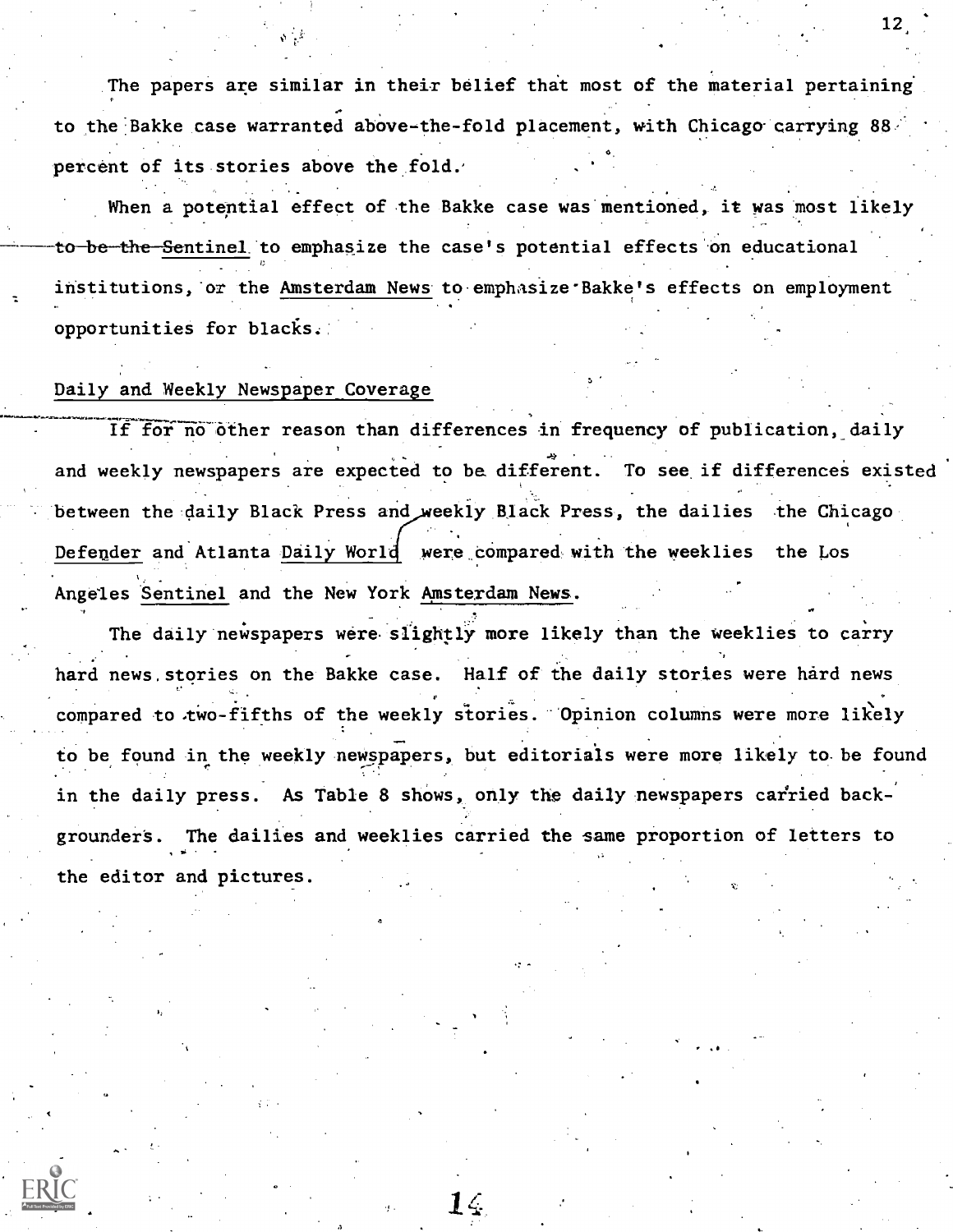### Table 8 Type of Article<sup>s</sup> A Daily and Weekly Comparison

|                       | Daily           | Weekly            |
|-----------------------|-----------------|-------------------|
|                       | ℁               |                   |
| Hard News             | 49              | 45                |
| Editorial             | 18              | 8                 |
| Opinion Column        | 12              | 37                |
| Background            | 10              |                   |
| Picture               | 8               | 8                 |
| Letters to the Editor |                 |                   |
|                       | $100\%$<br>(61) | 100%<br>п<br>(38) |

As Table 9 demonstrates, weekly newspapers were much more likely to take an anti-Bakke stand in their, editorials than daily newspapers. Almost all of the weekly editorials were against Bakke while fewer than two-thirds of the daily newspapers took an anti-Bakke stand. Daily newspapers were much more likely to be in a neutral position than weekly newspapers.

### Table 9, Editorial Position

| ٠.             | Daily.                            | Weekly                   |     |
|----------------|-----------------------------------|--------------------------|-----|
|                | ቈ                                 | Ł<br>$\sigma_{\rm{min}}$ |     |
| Pro-Bakke      | S                                 |                          | ۸Ņ, |
| Anti-Bakke     | 62                                | 94                       |     |
| <b>Neutral</b> | 33                                | 6                        |     |
|                | 100%<br>$\left  21 \right\rangle$ | 100%<br>(18)             |     |

 $15 \cdot$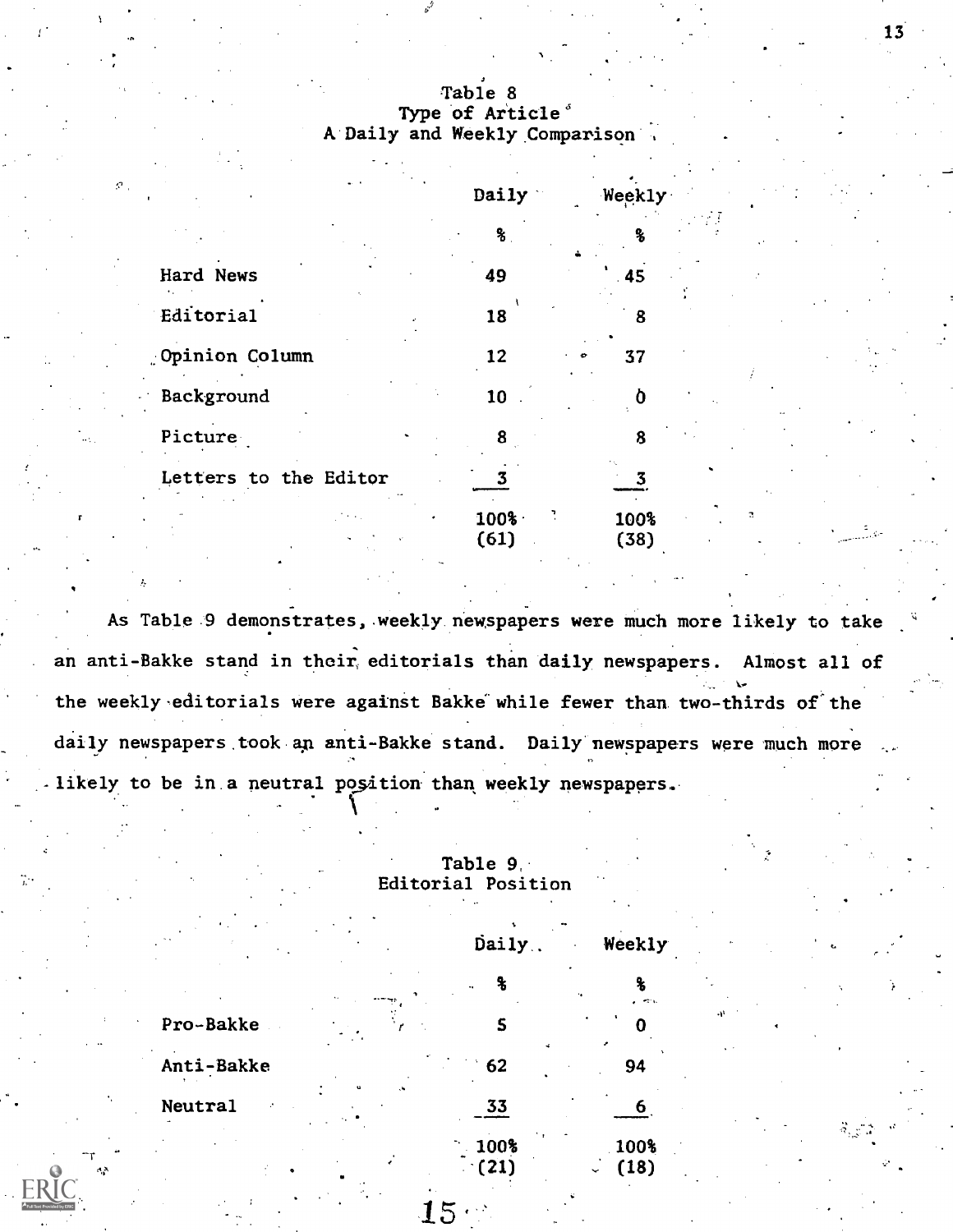How did the dailies compare with the weeklies in positioning Bakke articles in the newspaper? Dailies and weeklies ran about the same proportion of stories on the front page. Dailies, however, were much more likely to select a "low play" page than were weeklies. Over half of the Bakke stories in the dailies were on low readership pages while only one-third of weekly stories were on low readership pages.

Weekly newspapers were more likely to run very short or very long articles on Bakke, while daily newspapers were more likely to use medium stories. To draw attention to stories, weekly newspapers used pictures but daily papers did not.

# Preliminary Findings - Phase II<sup>-</sup>

Immediately after the Supreme Court's decision was'announced, the Black Press published 35 articles or nine hundred and nine column inches about the Bakke ruling. As Table 10 shows, the Amsterdam News devoted the most space to the ruling while the Los Angeles Sentinel devoted the least. In Phase I of the study, the Chicago Defender, had led in the quantity of coverage on the Bakke case and the Amsterdam News had ranked second.

16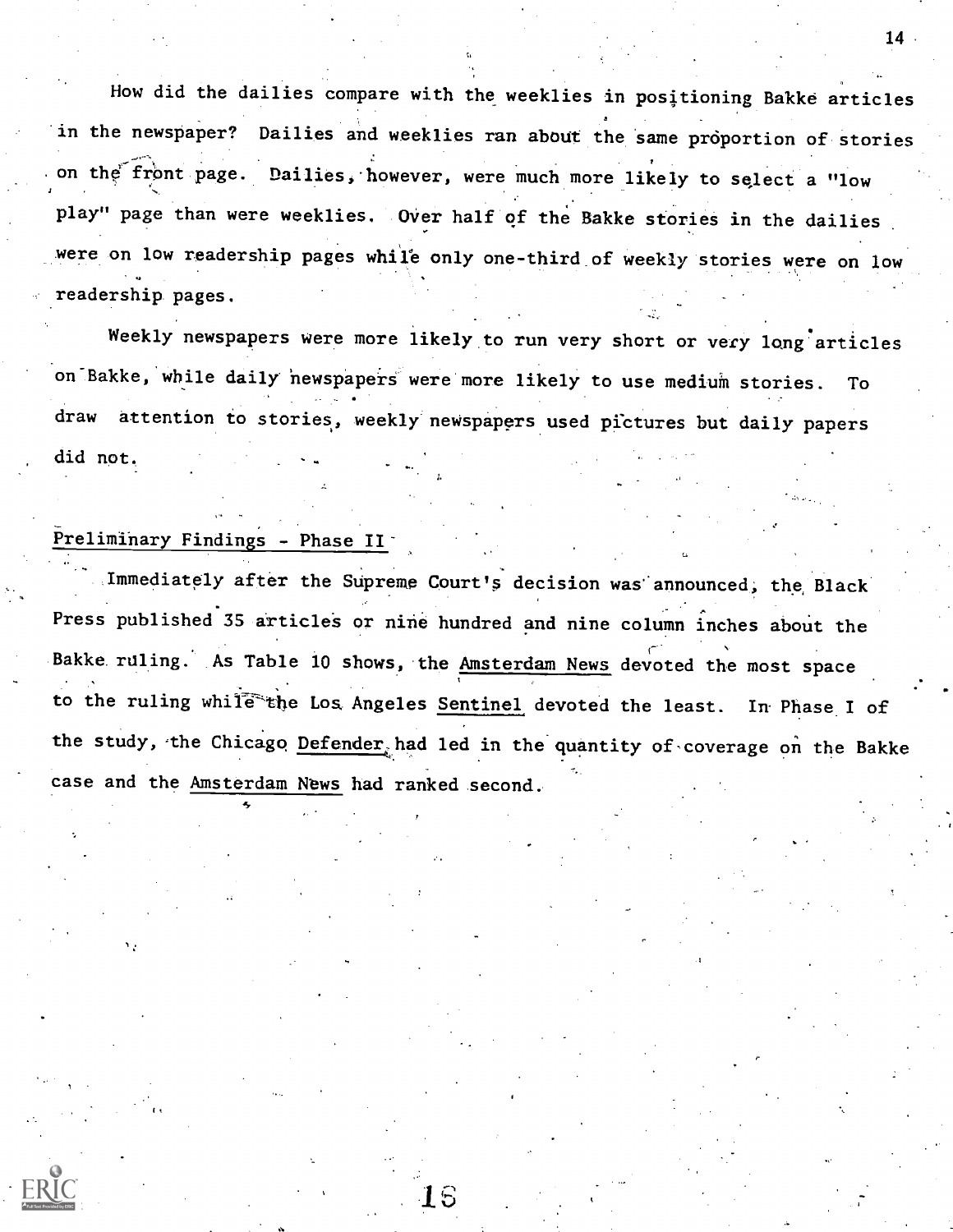.Table 10 Summary of Coverage of the Supreme Court  $Ruiing$ 

|                                                     | New York<br>Amsterdam News | Chicago<br>Defender | Los Angeles.<br>Sentine1 | Atlanta<br>Daily World |
|-----------------------------------------------------|----------------------------|---------------------|--------------------------|------------------------|
| Column Inches                                       | 506                        | 248                 | $-68$                    | 87                     |
| Total Number of<br>Articles<br>$\ddot{\phantom{a}}$ | 17                         |                     |                          | 5.                     |
| Type of Articles                                    |                            |                     |                          |                        |
| Hard News Stories                                   | n                          | 3                   |                          |                        |
| Background Stories                                  | 9 <sup>°</sup>             |                     |                          | 2                      |
| Editorial                                           | $\overline{2}$             |                     | 0                        |                        |
| Opinion                                             | 6                          | 0                   |                          | o                      |
| Letters to Editor                                   |                            | 0                   | 0                        | $\hat{1}$<br>T         |
| *Editorial Cartoon                                  |                            |                     | ∩                        | 0                      |
| Placement.                                          |                            |                     |                          |                        |
| Front Page                                          | 6                          |                     |                          | 3.                     |
| Editorial                                           | $\sqrt{2}$<br>4            | $\overline{2}$      | 0                        | 1                      |
| Op-Ed Page                                          |                            | $\mathbf{0}$        | $\mathbf{0}$ .           |                        |
| Other Page                                          | 3.                         |                     |                          | $\mathbf{0}$           |
|                                                     |                            |                     |                          |                        |

In addition to amount of coverage, the Amsterdam News also had the largest variety of coverage, offering a greater amount of opinion and commentary than the other three newspapers. Surprisingly, the Los Angeles Sentinel did not carry any editorials after the ruling was announced. In Phase I, leading up to the arguments before the Court, the Atlanta World had failed to carry any editorials, but the Sentinel had carried one.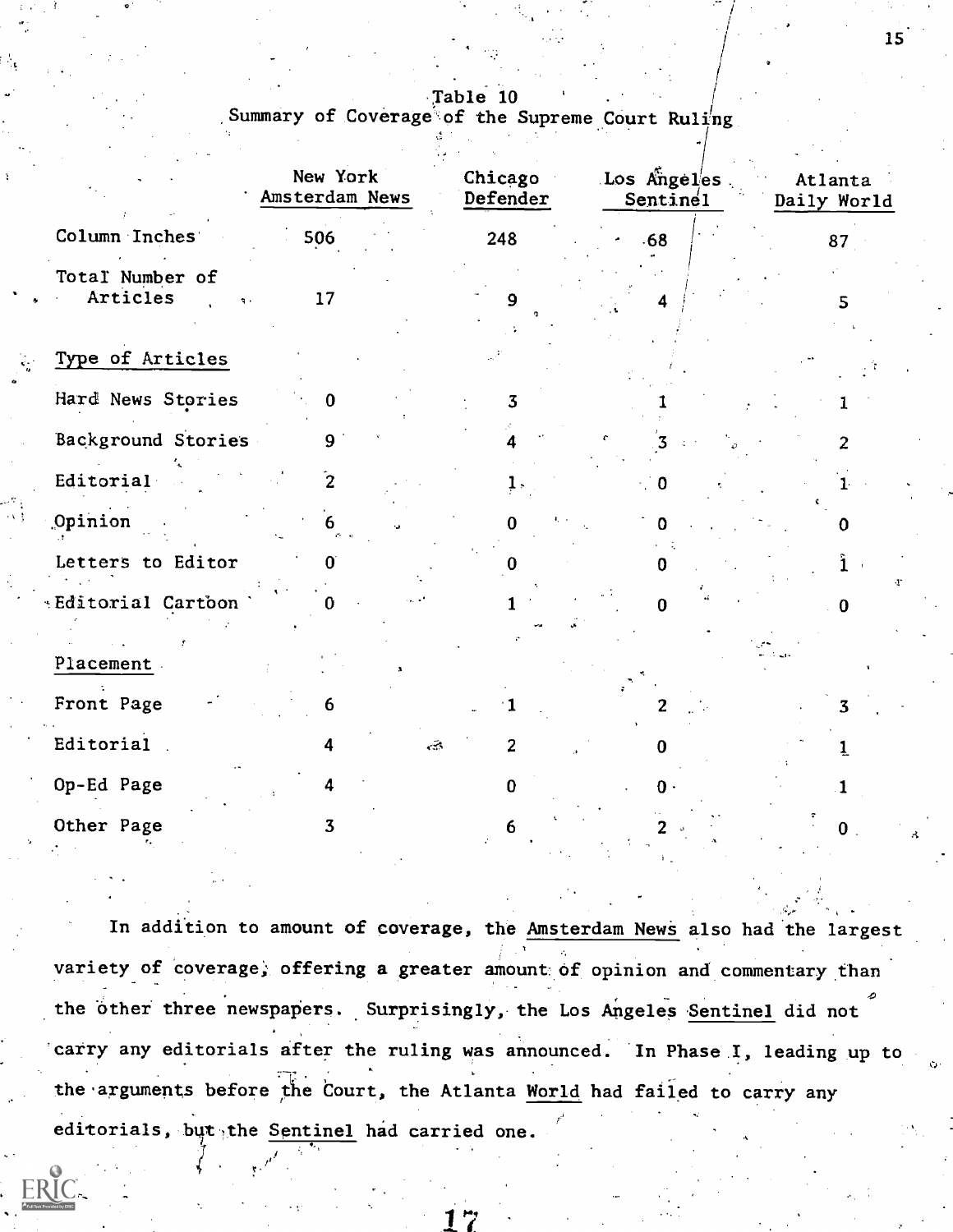Consistency between the coverage of the Supreme Court arguments in October , 1977 and the Supreme Court ruling eight months later is evident when the place ment of stories is examined. The Amsterdam News gave high visibility to the Bakke decision by placing most of its articles on the front page or on the editorial and op-ed pages. The Chicago Defender, as before, was more likely to bury articles about the Bakke ruling on traditionally low readership pages.

How the four newspapers reported the first announcement of the Bakke decision to its readers sheds light on the attitude of the Black Press toward the case and the relationship of the Black Press to its readers.

The New York Amsterdam News in its headline emphasized the defeat suffered by black people with its selection of the words: "Bakke: We Lose!!" The Atlanta Daily World played up the victory for black people in the Supreme Court ruling with "High Court Upholds Right to Remedy Race Disadvantage in Ruling in Favor of Bakke."

The Chicago Defender emphasized Bakke's personal triumph with "Bakke Wins."\_ The Los Angeles Sentinel focused on the reaction to the ruling with "Supreme Court Ruling Draws Fire.".

It should be noted here that reactions of black leaders appeared to be the mainstay of coverage following the Supreme Court's decision.

#### Summary and-Conclusions

In the 389 issues examined for Phase I of this study, there were ninety-nine stories on the Bakke case. This amounts to an average of 10 stories per month or an average of two and a half stories per month per individual paper. The Defender, which published the largest number of articles, averaged only five stories per month for the period, studied. The Atlanta Daily World, which published the fewest number of Bakke articles of the papers examined, averaged

1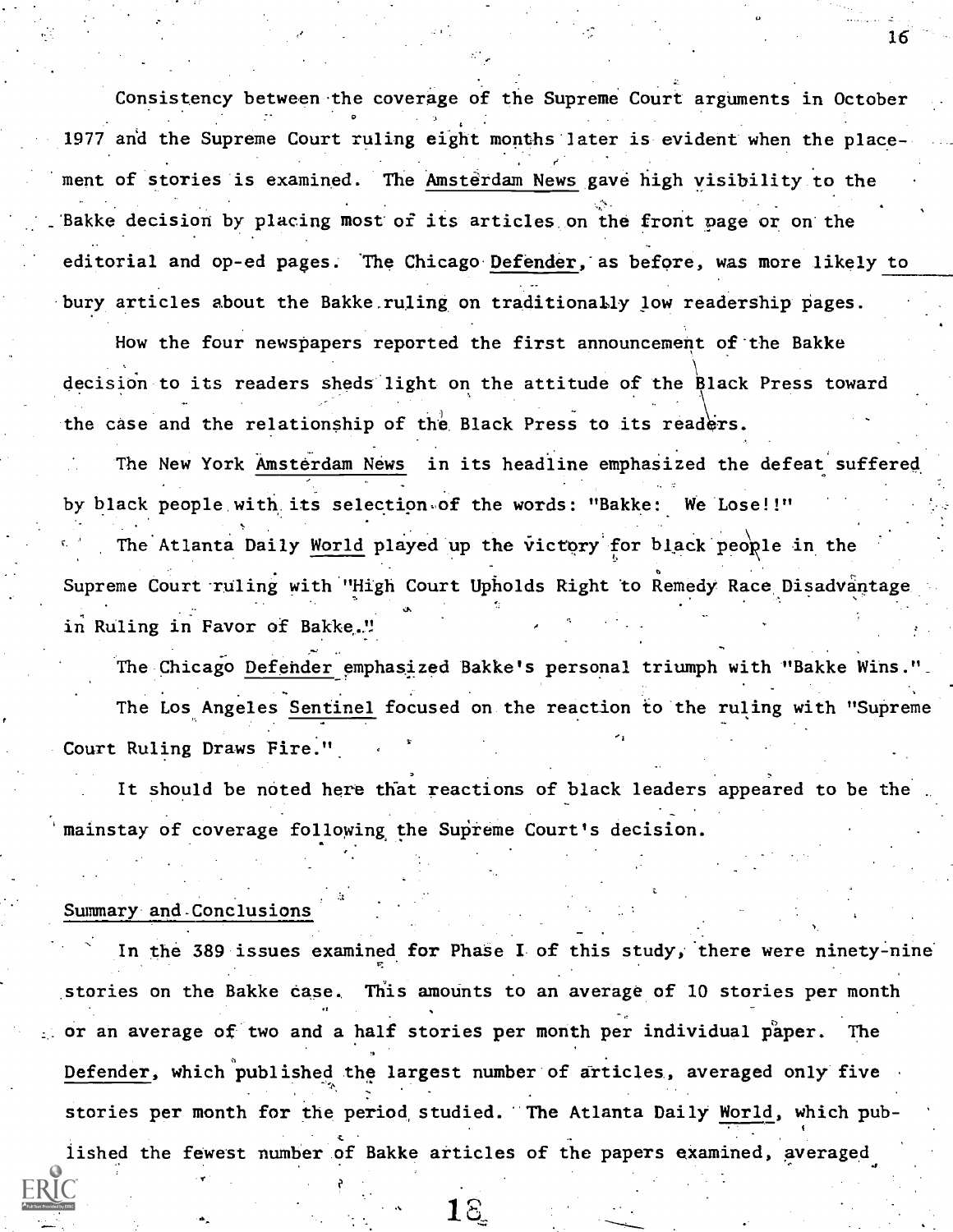fewer than one and a half articles per month. In other words, the coverage of the Bakke case in these newspapers was scarce.

The preliminary analysis of the second phase of this study seemingly indicates that only one black newspaper came out in full force after the announcement of the Supreme Court's ruling. The New York Amsterdam News far exceeded other newspapers in the amount and type of coverage. Again, the Los Angeles Sentinel and the Atlanta Daily World were disappointingly negligent in their attention to the Bakke case. The Chicago. Defender devoted a great deal of space to the story; however, it ran these stories as it did earlier ones, on low readership pages. This raises a serious question about the Chicago Defender's role as an information medium in the black community.

What would, a reader of a composite newspaper made up of the four newspapers in this study have found out about the Bakke case? Readers' would have obtained a chronology of news events related to the case. For example, readers would have been informed when the Carter Administration took a position on the c case, when a brief was filed with the Supreme Court, when an anti-Bakke rally was held, when the Supreme Court decision was handed down, etc. In other words, coverage was event-oriented. Readers would have'learned very little about the background of the case except superficial facts.

The reader would have had an opportunity to read many editorials taking a definite anti-Bakke stand. But the reader would also have been exposed to some editorials in which the newspaper only discussed the discrimination case without taking a position on 'either side.of the controversy.

The reader would not have had the opportunity to find out how other Black Press readers felt about the Allan Bakke case. Letters to the Editor, a standard channel for reader view points, were virtually non-existent. Black readers neither debated nor protested the Allan Bakke reverse discrimination case on pages traditionally designed for them.

1S.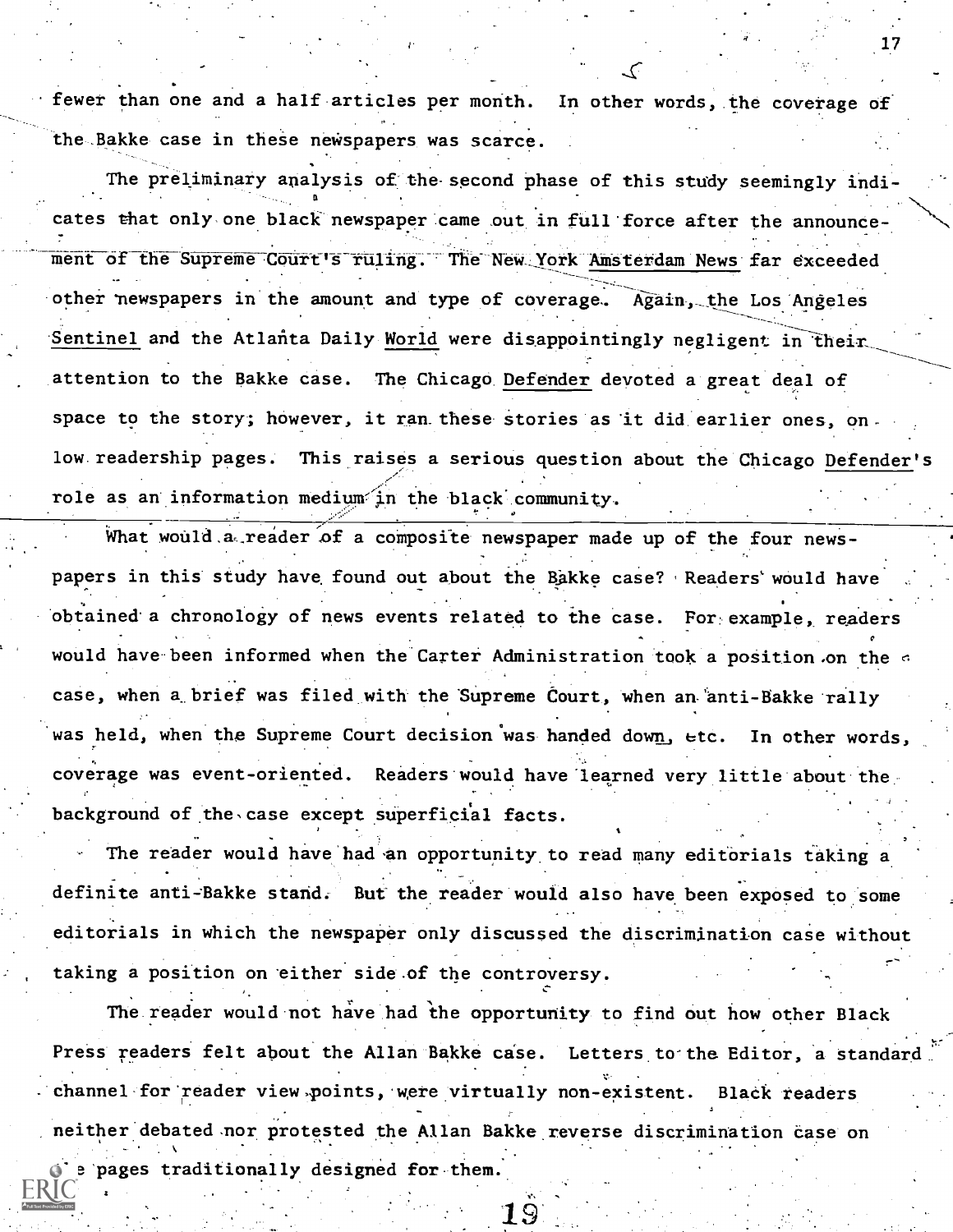In general, the reader would not have found many articles on the front Thages of the newspaper; most of the articles in this composite newspaper would have been found on low readership pages. In addition, while most of the articles would have been highly placed, they would have had small, neutral headlines and no accompanying pictures.

Considering the amount, type and placement of the articles, it can probably be concluded that a Black Press reader, in order to be informed about the Bakke case, would have had to systematically read every issue from front to back to find articles on the Bakke case. And then the reader would only have been knowledgeable about chronological accounting of events leading up to the case-not the substantive issues surrounding it.

In the introduction, it was suggested that the protest function long associated with the Black Press has declined-over the years. Judging from these newspapers' low key coverage of this important issue, it seems relatively clear that the strong protest stance, once highly<sub>v</sub>evident in black newspapers, is being replaced by a neutral, objective tone. This raises anew the question posed in the introduction: If protest is no longer the major purpose of the Black Press, what is its present-day function? It appears from this study that the Black Press' role today is one of chronicler, rather than interpreter, of issues and events affecting the black community.

The fact that the largest percentage of articles were event-oriented appears to indicate that these black newspapers are more concerned about covering specific events than about detailed coverage of the underlying dynamics of an issue. Future studies should examine the content of the Black Press with an eye toward determining if its tendency to only chronicle pressing social issues facing black people is diminishing its ability to report in-depth on these issues, and thereby reducing its function in and usefulness to the Black community it serves.

 $\dot{20}$ 

. 18